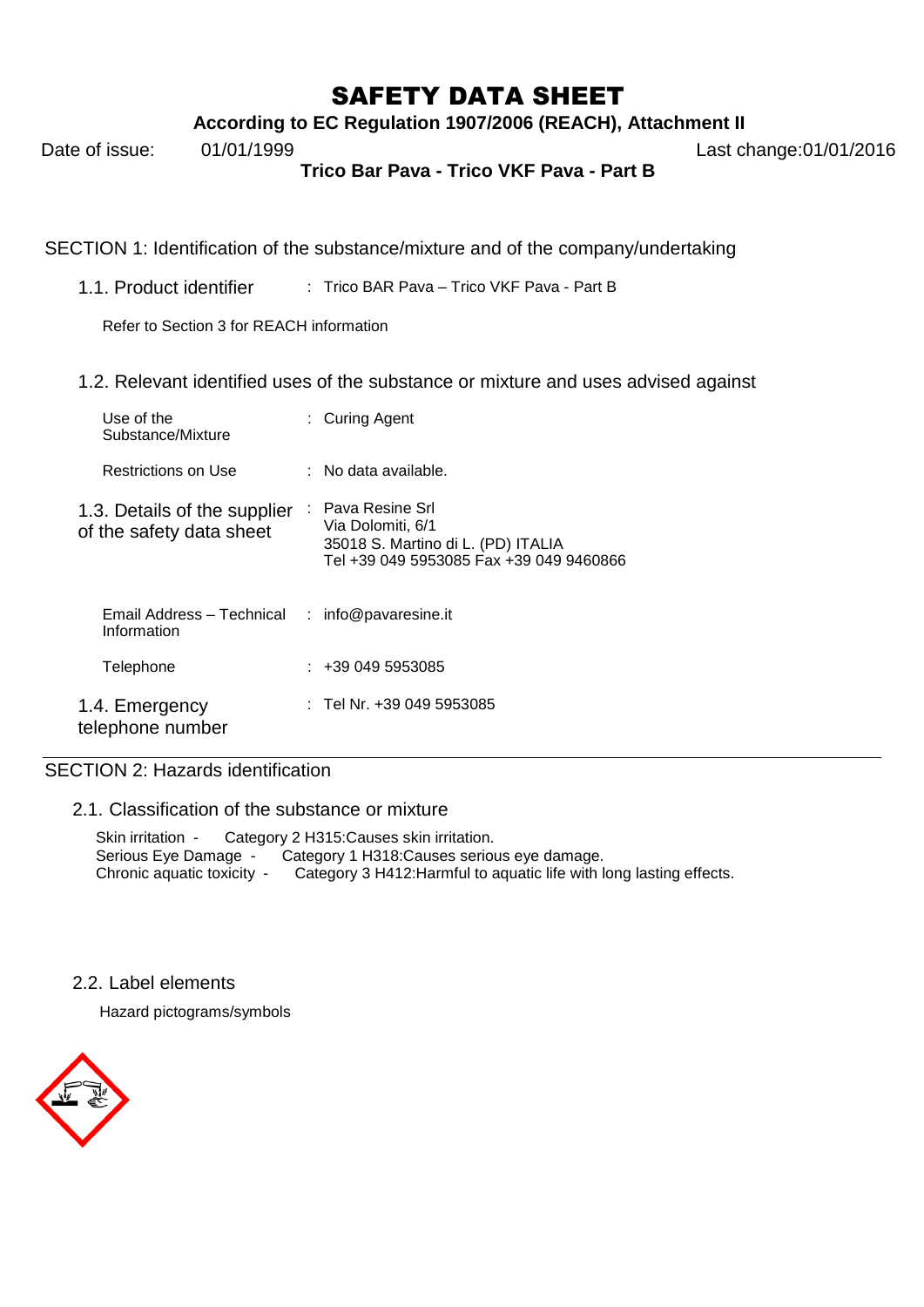#### Signal Word: Danger

#### Hazard Statements:

H315:Causes skin irritation. H318:Causes serious eye damage. H412:Harmful to aquatic life with long lasting effects. EUH208:Contains 3 - azapentane - 1,5-diamine ; 3,6,9 - triazaundecane -1,11 -diamine; 3,6,9,12 - Tetraazatetradecan -1,14 -diamine. May produce an allergic reaction.

Precautionary Statements:

| Prevention | : P280a: Wear protective gloves and eye/face protection.<br>P280e: Wear protective gloves.                                                                                                                                                                                          |
|------------|-------------------------------------------------------------------------------------------------------------------------------------------------------------------------------------------------------------------------------------------------------------------------------------|
| Response   | : P305+P351+P338 :IF IN EYES: Rinse cautiously with water for several<br>minutes. Remove contact lenses, if present and easy to do. Continue<br>rinsing.<br>P310 : Immediately call a POISON CENTRE/doctor.<br>P332+P313 : If skin irritation occurs: Get medical advice/attention. |
| Disposal   | : P501: Disposal of contents/container to be specified in accordance with<br>regulations.                                                                                                                                                                                           |

### 2.3. Other hazards

Severe eye irritant. Moderate skin irritant. Moderate respiratory irritant. May cause sensitization by skin contact. Risk of serious damage to eyes.

## SECTION 3: Composition/information on ingredients

Substance/Mixture : Mixture

| Components                                                                                                                                    | EINECS / ELINCS<br><b>Number</b> | <b>CAS Number</b> | Concentration |
|-----------------------------------------------------------------------------------------------------------------------------------------------|----------------------------------|-------------------|---------------|
|                                                                                                                                               |                                  |                   | (Weight)      |
| Linseed oil, polymer w/ bis-A,<br>bis-A diglycidyl ether,<br>diethylenetriamine,<br>formaldehyde, glycidyl Ph<br>ether, pentaethylenehexamine | Not Available                    | 68915-81-1        | 50%           |
| 3,6,9,12-Tetraazatetradecamet                                                                                                                 | 223-775-9                        | 4067-16-7         | $< 1\%$       |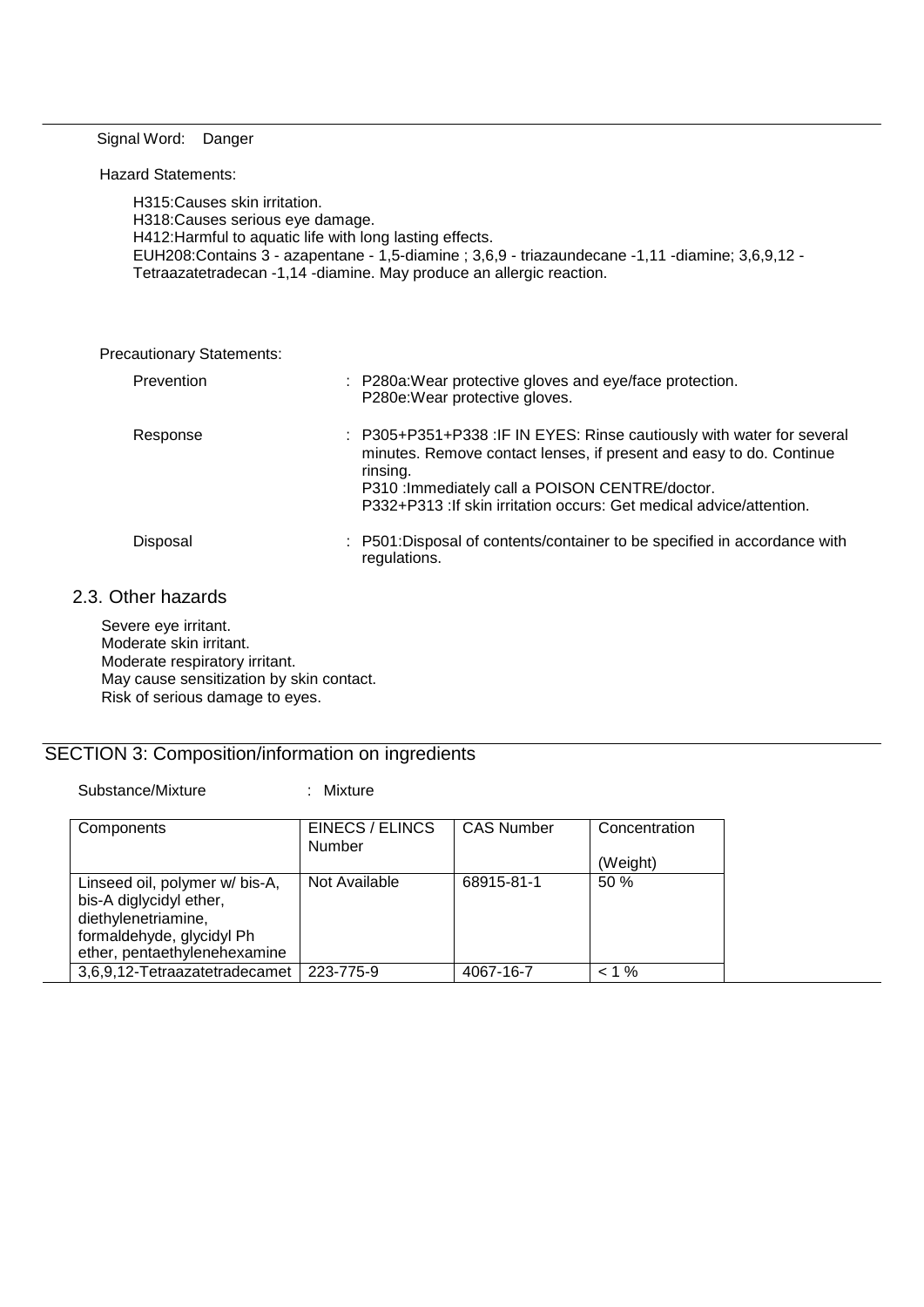| hylenediamine                          |           |          |          |
|----------------------------------------|-----------|----------|----------|
| Acetic acid                            | 200-580-7 | 64-19-7  | $< 1\%$  |
| 3,6,9-Triazaundecamethylene<br>diamine | 203-986-2 | 112-57-2 | $< 1 \%$ |
| 2,2'-Iminodi(ethylamine)               | 203-865-4 | 111-40-0 | < 1 %    |

| Components                     | Classification (CLP)           | REACH Reg. #                      |
|--------------------------------|--------------------------------|-----------------------------------|
| Linseed oil, polymer w/ bis-A, | Skin Irrit. 2; H315            |                                   |
| bis-A diglycidyl ether,        | Eye Dam. 1; H318               |                                   |
| diethylenetriamine,            |                                |                                   |
| formaldehyde, glycidyl Ph      |                                |                                   |
| ether, pentaethylenehexamine   |                                |                                   |
| 3,6,9,12-Tetraazatetradecamet  | Skin Corr. 1B; H314            | 01-219485826-22                   |
| hylenediamine                  | Skin Sens. 1; H317             |                                   |
|                                | Aquatic Chronic 1; H410        |                                   |
|                                | Aquatic Acute 1; H400          |                                   |
|                                |                                |                                   |
| Acetic acid                    | Flam. Liq. 3; H226             | 01-2119475328-3                   |
|                                | Skin Corr. 1A; H314            | 0                                 |
|                                |                                |                                   |
| 3,6,9-Triazaundecamethylene    | Acute Tox. Derm 4; H312        | 01-2119487290-3                   |
| diamine                        | Acute Tox. Oral 4; H302        | 7 (covered by                     |
|                                | Skin Corr. 1B; H314            | CAS 90640-66-7)                   |
|                                | Skin Sens. 1; H317             |                                   |
|                                | <b>Aquatic Chronic 2; H411</b> |                                   |
|                                |                                |                                   |
| 2,2'-Iminodi(ethylamine)       | Acute Tox. Inha 2; H330        | 01-2119473793-2<br>$\overline{7}$ |
|                                | STOT SE 3; H335                |                                   |
|                                | Acute Tox. Derm 4; H312        |                                   |
|                                | Acute Tox. Oral 4; H302        |                                   |
|                                | Skin Corr. 1B; H314            |                                   |
|                                | Skin Sens. 1; H317             |                                   |
|                                | Acute Tox. Inha 2; H330        |                                   |
|                                |                                |                                   |

If REACH registration numbers do not appear the substance is either exempt from registration, does not meet the minimum volume threshold for registration, or the registration date has not yet come due. Refer to section 16 for full text of each relevant hazard statement (H).

CHEMICAL FAMILY: Polyamine Solution.

## SECTION 4: First aid measures

| 4.1. Description of first aid measures |                                                                                                                                                                                                                                            |
|----------------------------------------|--------------------------------------------------------------------------------------------------------------------------------------------------------------------------------------------------------------------------------------------|
| General advice                         | : Seek medical advice. If breathing has stopped or is labored, give assisted<br>respirations. Supplemental oxygen may be indicated. If the heart has stopped,<br>trained personnel should begin cardiopulmonary resuscitation immediately. |
| Eye contact                            | : Rinse immediately with plenty of water also under the eyelids for at least 20<br>minutes. Remove contact lenses.                                                                                                                         |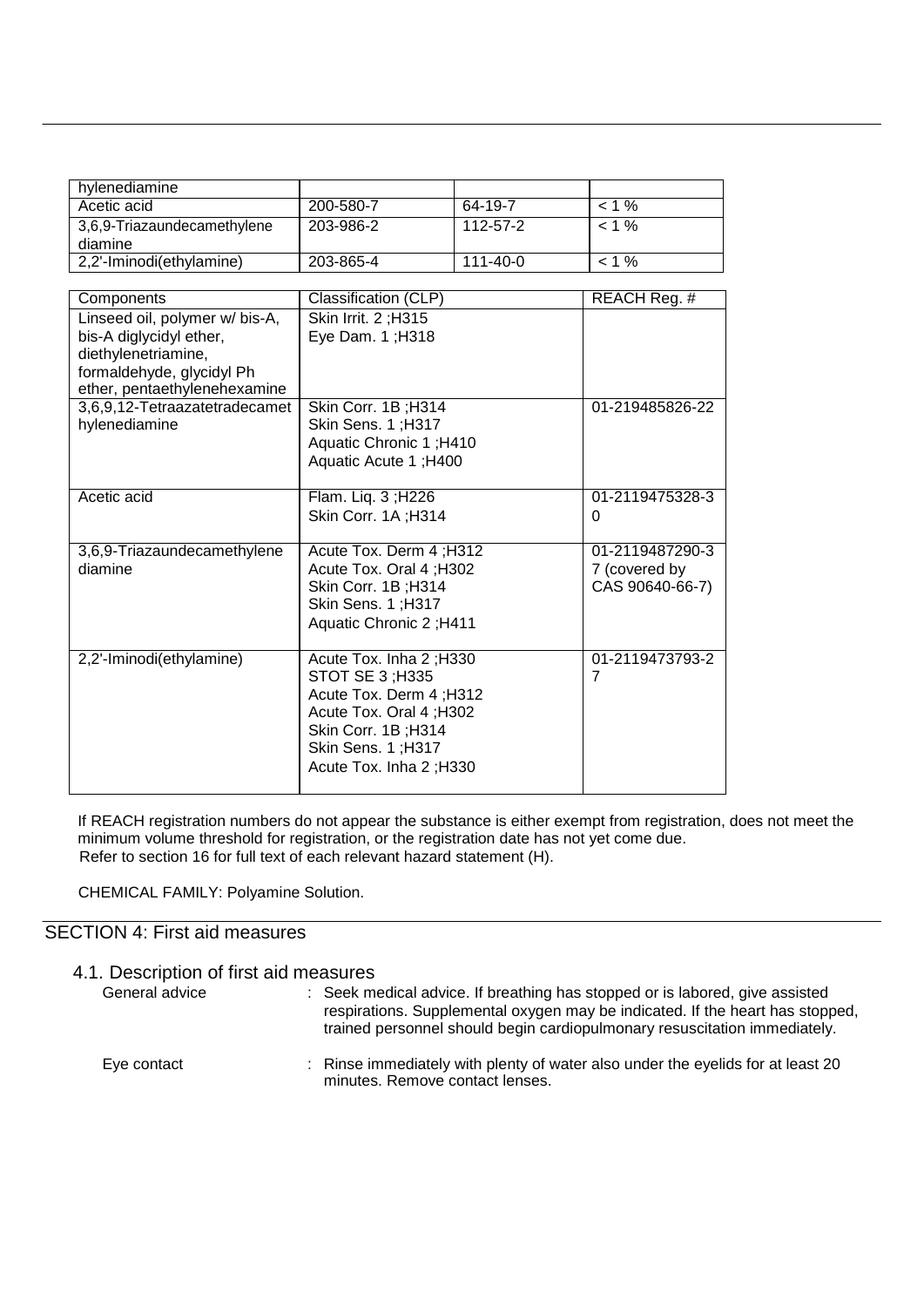| Skin contact | : Wash off immediately with plenty of water for at least 20 minutes. Immediately<br>remove contaminated clothing, and any extraneous chemical, if possible to do so<br>without delay. Take off contaminated clothing and shoes immediately. NOTE TO<br>PHYSICIANS: Application of corticosteroid cream has been effective in treating<br>skin irritation. |
|--------------|-----------------------------------------------------------------------------------------------------------------------------------------------------------------------------------------------------------------------------------------------------------------------------------------------------------------------------------------------------------|
| Ingestion    | : If a person vomits when lying on his back, place him in the recovery position.<br>Prevent aspiration of vomit. Turn victim's head to the side.                                                                                                                                                                                                          |
| Inhalation   | : If breathing has stopped or is labored, give assisted respirations. Supplemental<br>oxygen may be indicated. If the heart has stopped, trained personnel should<br>begin cardiopulmonary resuscitation immediately. Move to fresh air.                                                                                                                  |
| Symptoms     | 4.2. Most important symptoms and effects, both acute and delayed<br>: Repeated and/or prolonged exposure to low concentrations of vapors and/or<br>aerosols may cause: Sore throat.                                                                                                                                                                       |

4.3. Indication of any immediate medical attention and special treatment needed No data available.

### SECTION 5: Firefighting measures

| 5.1. Extinguishing media<br>Suitable extinguishing media             | : Alcohol-resistant foam.Carbon dioxide (CO2).<br>Dry chemical.<br>Dry sand.<br>Limestone powder.                                  |  |
|----------------------------------------------------------------------|------------------------------------------------------------------------------------------------------------------------------------|--|
| Extinguishing media which<br>must not be used for safety<br>reasons. | $\therefore$ No data available.                                                                                                    |  |
| 5.2. Special hazards<br>arising from the<br>substance or mixture     | Incomplete combustion may form carbon monoxide. Downwind personnel must<br>be evacuated. Burning produces noxious and toxic fumes. |  |
| 5.3. Advice for firefighters                                         | Use personal protective equipment. Wear self contained breathing apparatus for<br>fire fighting if necessary.                      |  |

## SECTION 6: Accidental release measures

6.1. Personal precautions, protective equipment and emergency procedures : Use self-contained breathing apparatus and chemically protective clothing. Wear suitable protective clothing, gloves and eye/face protection. Evacuate personnel to safe areas.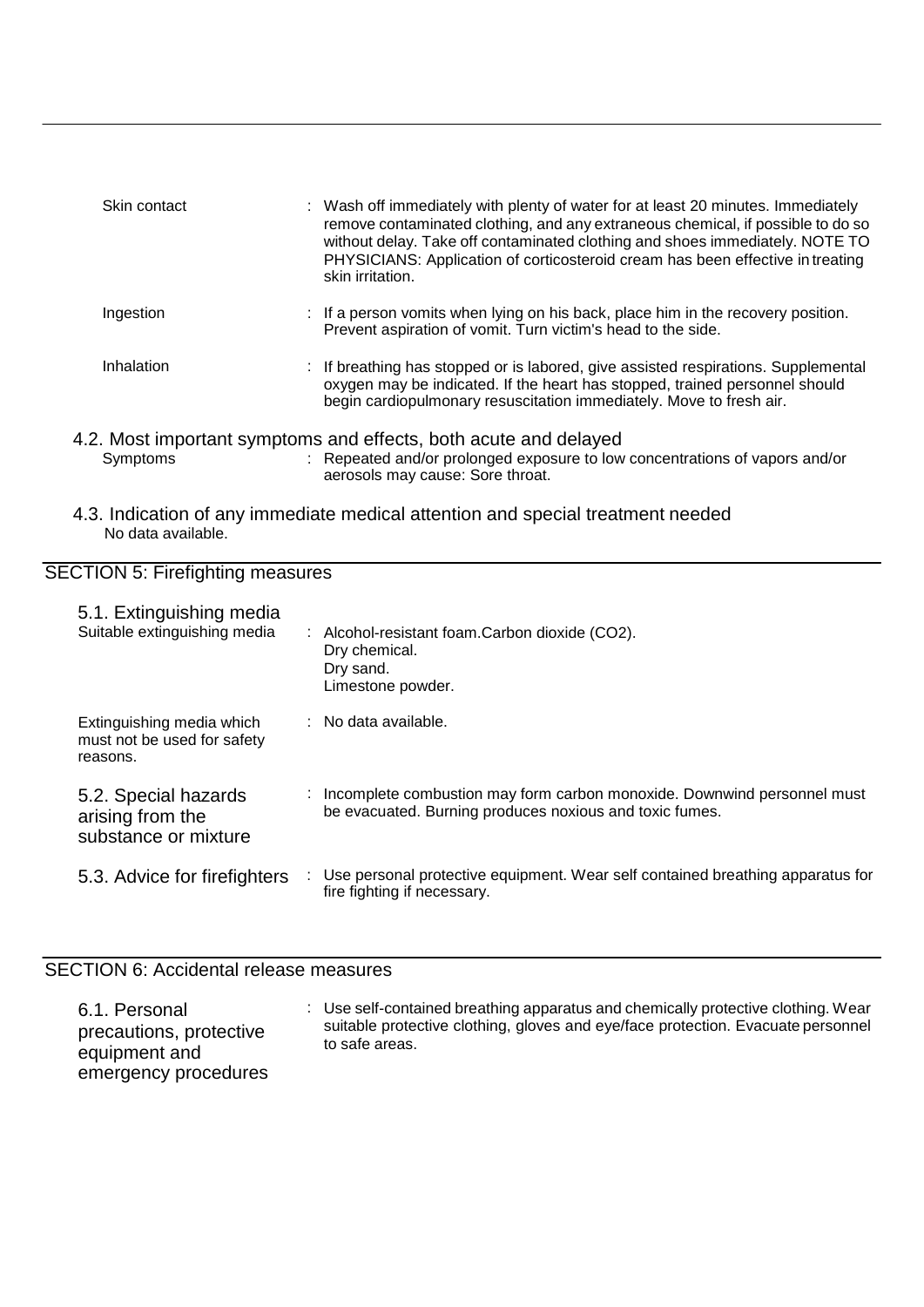| 6.2. Environmental<br>precautions                               | : Construct a dike to prevent spreading. Construct a dike to prevent spreading.                                                            |
|-----------------------------------------------------------------|--------------------------------------------------------------------------------------------------------------------------------------------|
| 6.3. Methods and<br>material for containment<br>and cleaning up | : Approach suspected leak areas with caution. Call Emergency Response number<br>for advice. Place in appropriate chemical waste container. |
| Additional advice                                               | : Open enclosed spaces to outside atmosphere. If possible, stop flow of product.                                                           |
| 6.4. Reference to other<br>sections                             | : For more information refer to Sections 8 & 13                                                                                            |

## SECTION 7: Handling and storage

## 7.1. Precautions for safe handling

Emergency showers and eye wash stations should be readily accessible. Adhere to work practice rules established by government regulations. Avoid contact with eyes. Use only in well-ventilated areas. Avoid breathing vapors and/or aerosols. Use personal protective equipment. When using, do not eat, drink or smoke.

## 7.2. Conditions for safe storage, including any incompatibilities

Keep containers tightly closed in a dry, cool and well-ventilated place.

Technical measures/Precautions

Do not store in reactive metal containers.

## 7.3. Specific end use(s)

Refer to section 1 or the extended SDS if applicable.

## SECTION 8: Exposure controls/personal protection

#### 8.1. Control parameters

Exposure limit(s)

| Acetic acid | Time Weighted Average (TWA): EU ELV         | $10$ ppm | $25 \text{ mg/m}$ 3 |
|-------------|---------------------------------------------|----------|---------------------|
| Acetic acid | Time Weighted Average (TWA): EU SCOELS      | 10 ppm   | $25 \text{ mg/m}$ 3 |
| Acetic acid | Short Term Exposure Limit (STEL): EU SCOELS | 20 ppm   | $50 \text{ mg/m}$ 3 |

If applicable, refer to the extended section of the SDS for further information on CSA.

#### 8.2. Exposure controls

Engineering measures

Provide readily accessible eye wash stations and safety showers. Provide natural or explosion-proof ventilation adequate to ensure concentrations are kept below exposure limits.

Personal protective equipment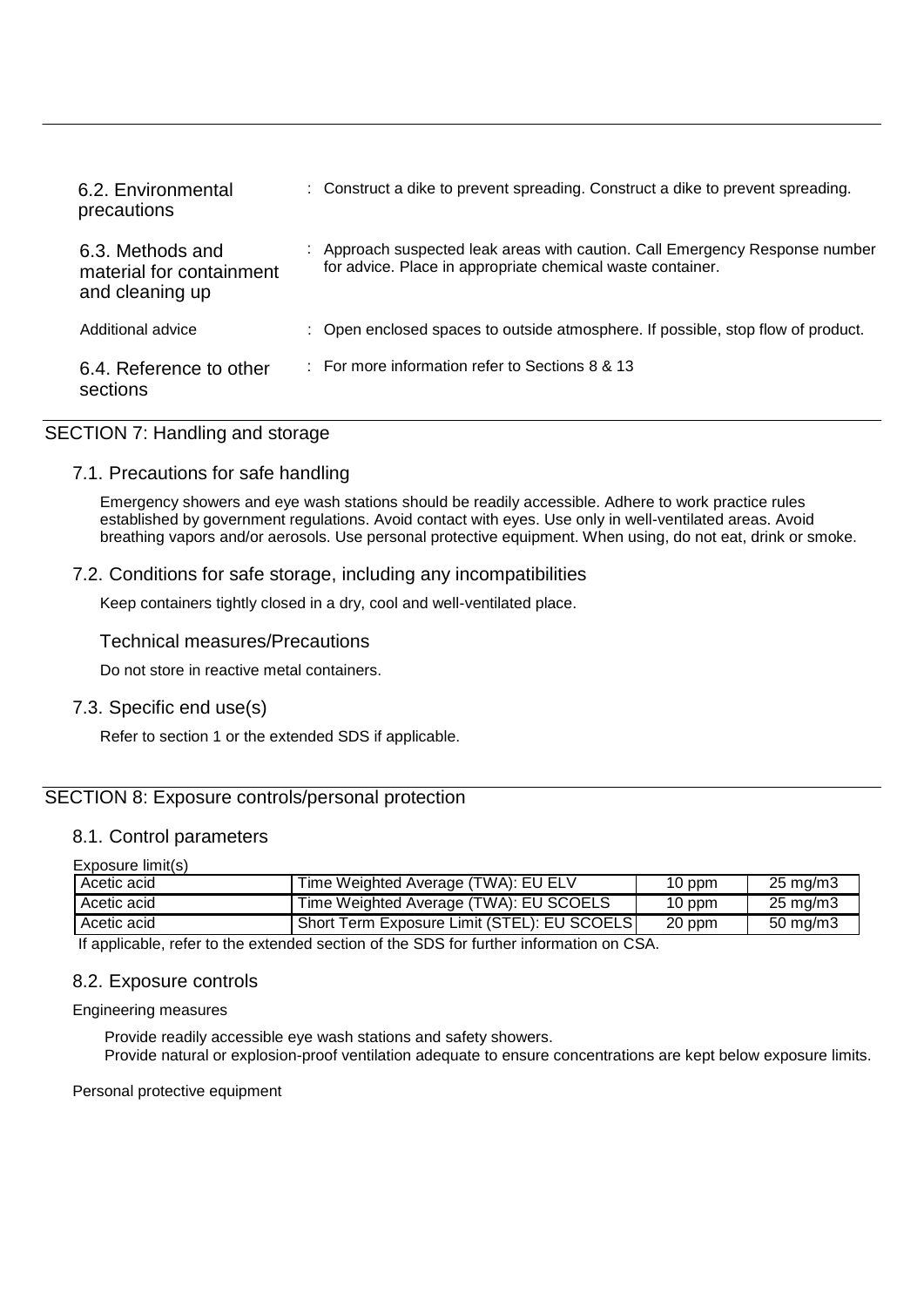| Respiratory protection                             |                                                                    | : Wear appropriate respirator when ventilation is inadequate.                                                                                                                                                                     |
|----------------------------------------------------|--------------------------------------------------------------------|-----------------------------------------------------------------------------------------------------------------------------------------------------------------------------------------------------------------------------------|
| Hand protection                                    | indicates this is necessary.<br>Butyl-rubber<br>Impervious gloves. | : Chemical-resistant, impervious gloves complying with an approved standard<br>should be worn at all times when handling chemical products if a risk assessment                                                                   |
| Eye/face Protection                                |                                                                    | : Chemical resistant goggles must be worn.                                                                                                                                                                                        |
| Skin and body protection                           |                                                                    | : Long sleeve shirts and trousers without cuffs.                                                                                                                                                                                  |
| Environmental exposure<br>controls                 |                                                                    | : Construct a dike to prevent spreading.                                                                                                                                                                                          |
| Special instructions for<br>protection and hygiene |                                                                    | : Provide readily accessible eye wash stations and safety showers. Wash hands at<br>the end of each workshift and before eating, smoking or using the toilet. Provide<br>readily accessible eye wash stations and safety showers. |
| <b>Environmental Exposure</b><br>Controls          | CSA.                                                               | : If applicable, refer to the extended section of the SDS for further information on                                                                                                                                              |

# SECTION 9: Physical and chemical properties

9.1. Information on basic physical and chemical properties

| (a/b) Physical state/Colour                                            | : Liquid. Yellow.                                  |
|------------------------------------------------------------------------|----------------------------------------------------|
| (c) Odour                                                              | : Ammoniacal.                                      |
| (d) Density                                                            | : 1.05 g/cm3 (65.549 lb/ft3) at 21 °C (70 °F)      |
|                                                                        |                                                    |
| (e) Relative Density                                                   | : $1.05$ (water = 1)                               |
| (f) Melting point / freezing point $\therefore$ No data available.     |                                                    |
| (g) Boiling point/range<br>(h) Vapor pressure                          | : 212 °F (100 °C)<br>: 15.00 mmHg at 70 °F (21 °C) |
| (i) Water solubility<br>(i) Partition coefficient<br>(n-octanol/water) | : No data available.<br>: No data available.       |
| $(k)$ pH                                                               | : 9.4                                              |
| (I) Viscosity                                                          | : 40,000 mPa.s at 77 °F (25 °C)                    |
| (m) Particle characteristics                                           | $:$ No data available.                             |
|                                                                        |                                                    |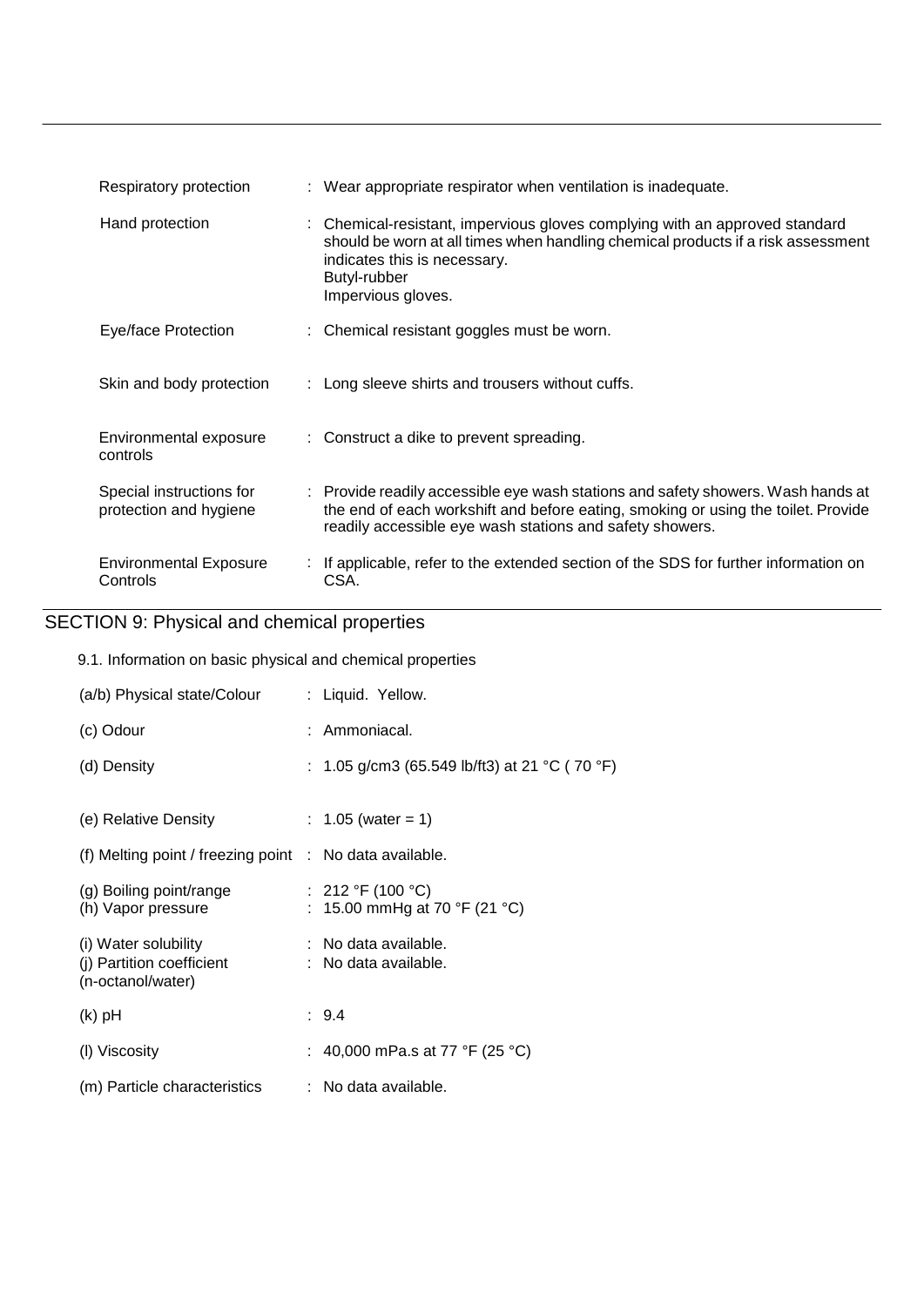| $(n)$ Lower and upper explosion $\therefore$ Not applicable.<br>/ flammability limits |                        |
|---------------------------------------------------------------------------------------|------------------------|
| (o) Flash point                                                                       | : > 212 °F (> 100 °C)  |
| (p) Autoignition temperature                                                          | : $>$ 150 °C           |
| (q) Decomposition<br>temperature                                                      | $:$ No data available. |
| 9.2. Other information<br>Explosive properties                                        | : No data available.   |
| Oxidizing properties                                                                  | $:$ No data available. |
| Odor threshold                                                                        | : No data available.   |
| Evaporation rate                                                                      | : No data available.   |
| Flammability (solid, gas)                                                             | : Not applicable.      |
| Relative vapor density                                                                | : Not applicable.      |

# SECTION 10: Stability and reactivity

| 10.1. Reactivity                            | : Refer to possibility of hazardous reactions and/or incompatible materials<br>sections. |
|---------------------------------------------|------------------------------------------------------------------------------------------|
| 10.2. Chemical stability                    | : Stable under normal conditions.                                                        |
| 10.3. Possibility of hazardous<br>reactions | : No data available.                                                                     |
| 10.4. Conditions to avoid                   | $:$ No data available.                                                                   |
| 10.5. Incompatible materials                | : Mineral acids.<br>Incompatible with bases.<br>Oxidizing agents.                        |
| 10.6. Hazardous<br>decomposition products   | Carbon monoxide.<br>Carbon dioxide (CO2).                                                |

## SECTION 11: Toxicological information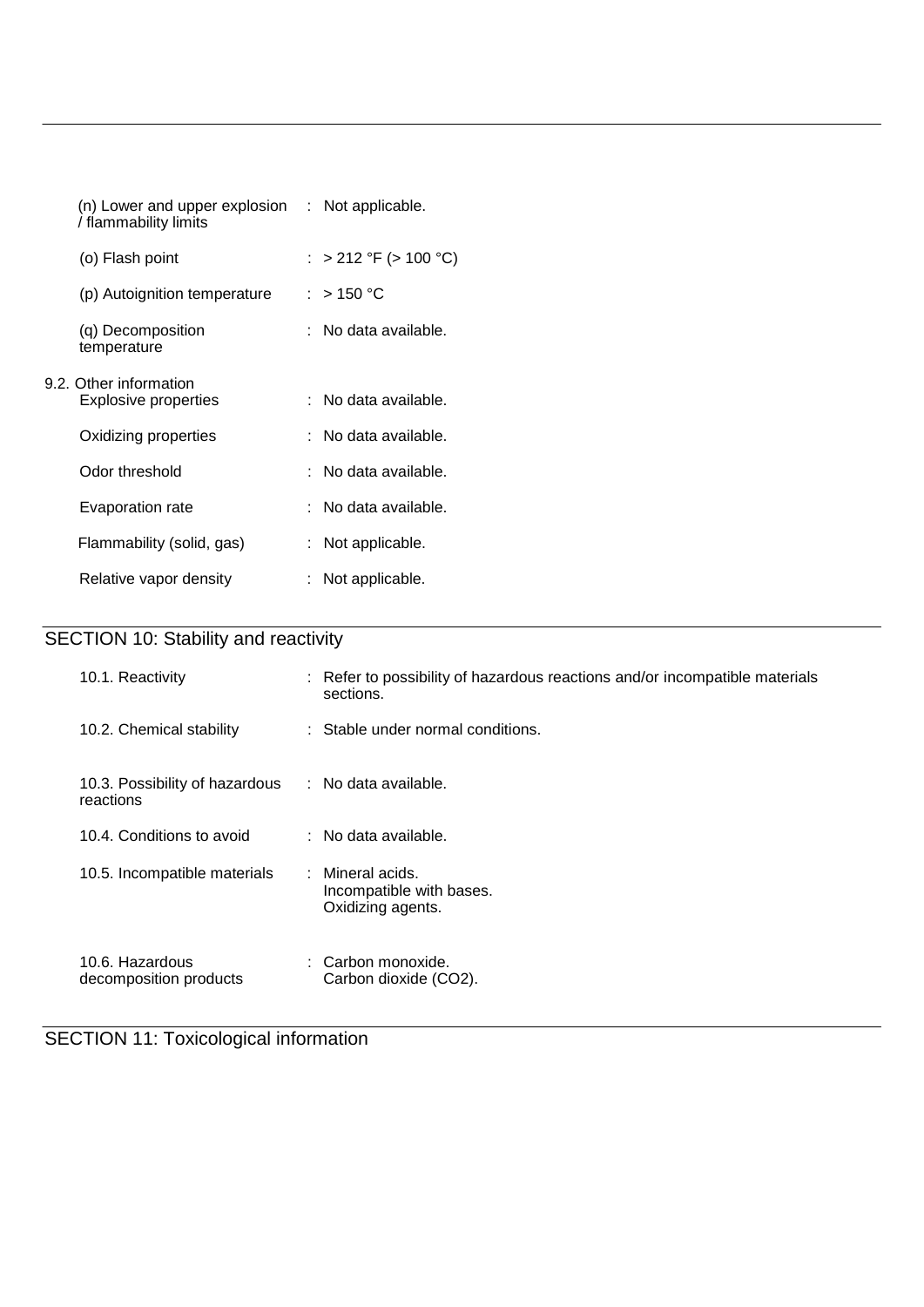## 11.1. Information on toxicological effects

| Likely routes of exposure                                    |   |                                                                                                                                                        |
|--------------------------------------------------------------|---|--------------------------------------------------------------------------------------------------------------------------------------------------------|
| Effects on Eye                                               | ÷ | Severe eye irritation.                                                                                                                                 |
| Effects on Skin                                              | ÷ | Causes skin irritation.                                                                                                                                |
| <b>Inhalation Effects</b>                                    | ÷ | May cause nose, throat, and lung irritation. Inhalation of vapors and/or<br>aerosols in high concentration may cause irritation of respiratory system. |
| <b>Ingestion Effects</b>                                     | ÷ | No data available.                                                                                                                                     |
| Symptoms                                                     |   | Repeated and/or prolonged exposure to low concentrations of vapors and/or<br>aerosols may cause: Sore throat.                                          |
| Acute toxicity                                               |   |                                                                                                                                                        |
| <b>Acute Oral Toxicity</b>                                   |   | : LD50 : 2,960 mg/kg Species : Rat.                                                                                                                    |
| <b>Acute Inhalation Toxicity</b>                             |   | : No data is available on the product itself.                                                                                                          |
| Inhalation - Components<br>Acetic acid<br>Diethylenetriamine |   | LC50(1 h) : 39 mg/l<br>Species : Rat.<br>LC50 (4 h) : $> 0.07 - < 0.3$ mg/l Species : Rat.                                                             |
| <b>Acute Dermal Toxicity</b>                                 |   | : LD50 : $> 5,000$ mg/kg Species : Rabbit.<br>Method: Estimated.                                                                                       |
| Skin corrosion/irritation                                    |   | : Moderate skin irritation.                                                                                                                            |
| Serious eye damage/eye<br>irritation                         |   | : No data available.                                                                                                                                   |
| Sensitization.                                               |   | : May cause sensitization by skin contact.                                                                                                             |
| Chronic toxicity or effects from long term exposures         |   |                                                                                                                                                        |
| Carcinogenicity                                              |   | : No data available.                                                                                                                                   |
| Reproductive toxicity                                        |   | : No data is available on the product itself.                                                                                                          |
| Germ cell mutagenicity                                       |   | : No data is available on the product itself.                                                                                                          |

Specific target organ systemic toxicity (single exposure) : Eyes. Skin. Respiratory system. Adverse eye effects (such as conjunctivitis or corneal damage). Eye disease. Skin disorders and Allergies. Adverse skin effects (such as rash, irritation or corrosion). Adverse respiratory effects (such as cough, tightness of chest or shortness of breath). Asthma.

Specific target organ systemic : No data available.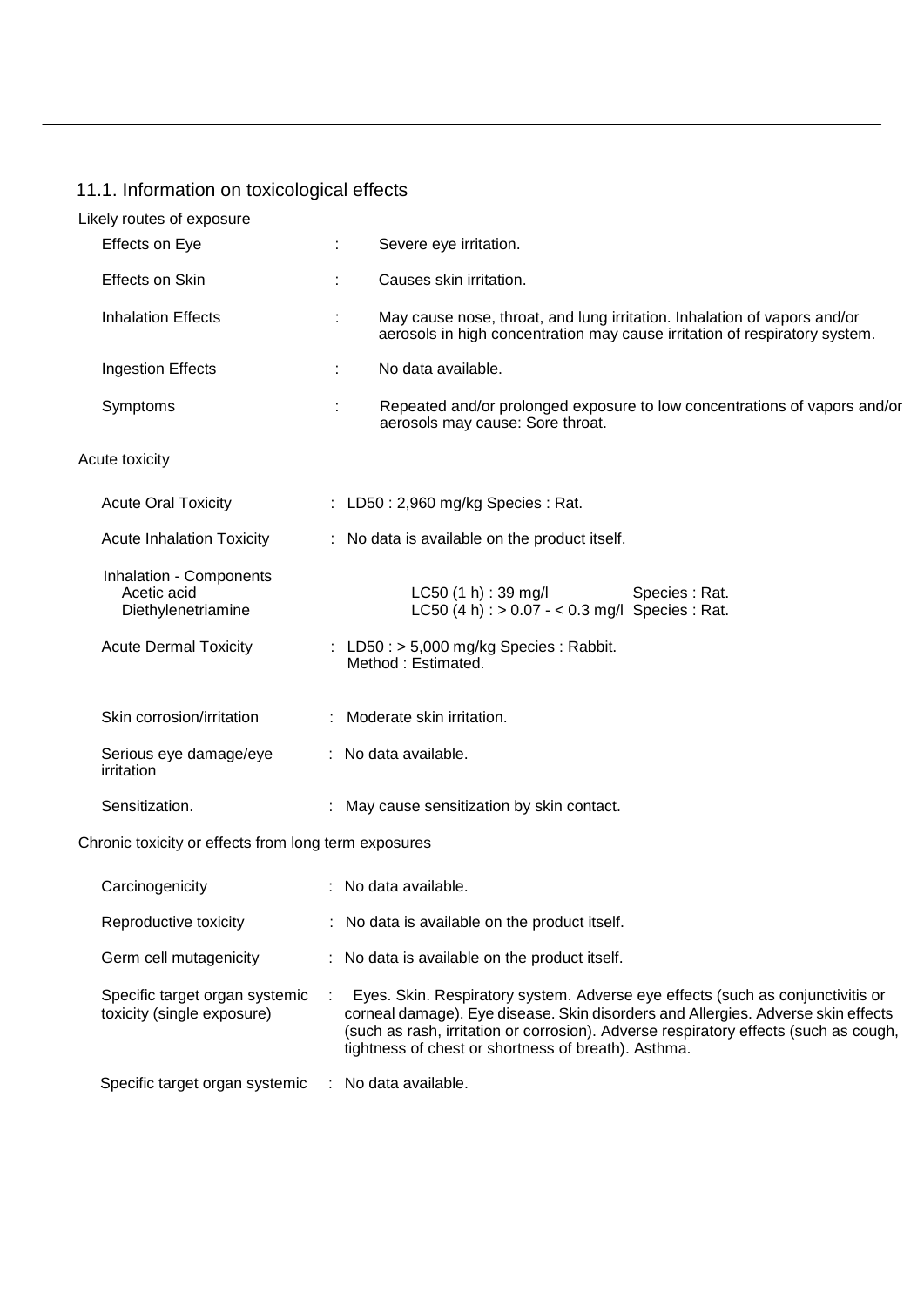toxicity (repeated exposure)

Aspiration hazard : No data available.

## SECTION 12: Ecological information

|  | 12.1. Toxicity |  |  |
|--|----------------|--|--|
|  |                |  |  |

Aquatic toxicity : No data is available on the product itself.

| Toxicity to fish - Components<br>Acetic acid    | $LC50$ (96 h) : 75 mg/l                                  | Species : Bluegill                                                          |
|-------------------------------------------------|----------------------------------------------------------|-----------------------------------------------------------------------------|
| Acetic acid                                     | LC50 (96 h) : 79 mg/l                                    | sunfish (Lepomis<br>macrochirus).<br>Species: Fathead<br>minnow (Pimephales |
| Acetic acid                                     | $LC50:251$ mg/l                                          | promelas).<br>Species : Fish.                                               |
| Toxicity to daphnia - Components<br>Acetic acid | EC50(48 h) : 65 mg/l                                     | Species : Daphnia                                                           |
| Toxicity to other<br>organisms                  | $\therefore$ No data is available on the product itself. |                                                                             |
| 12.2. Persistence and degradability             |                                                          |                                                                             |
| No data available.                              |                                                          |                                                                             |

## 12.3. Bioaccumulative potential

No data is available on the product itself.

Bioaccumulation - Components

Acetic acid **Negligible bioaccumulation potential.** 

#### 12.4. Mobility in soil

No data available.

## 12.5. Results of PBT and vPvB assessment

If applicable, refer to the extended section of the SDS for further information on CSA.

### 12.6. Other adverse effects

No data available.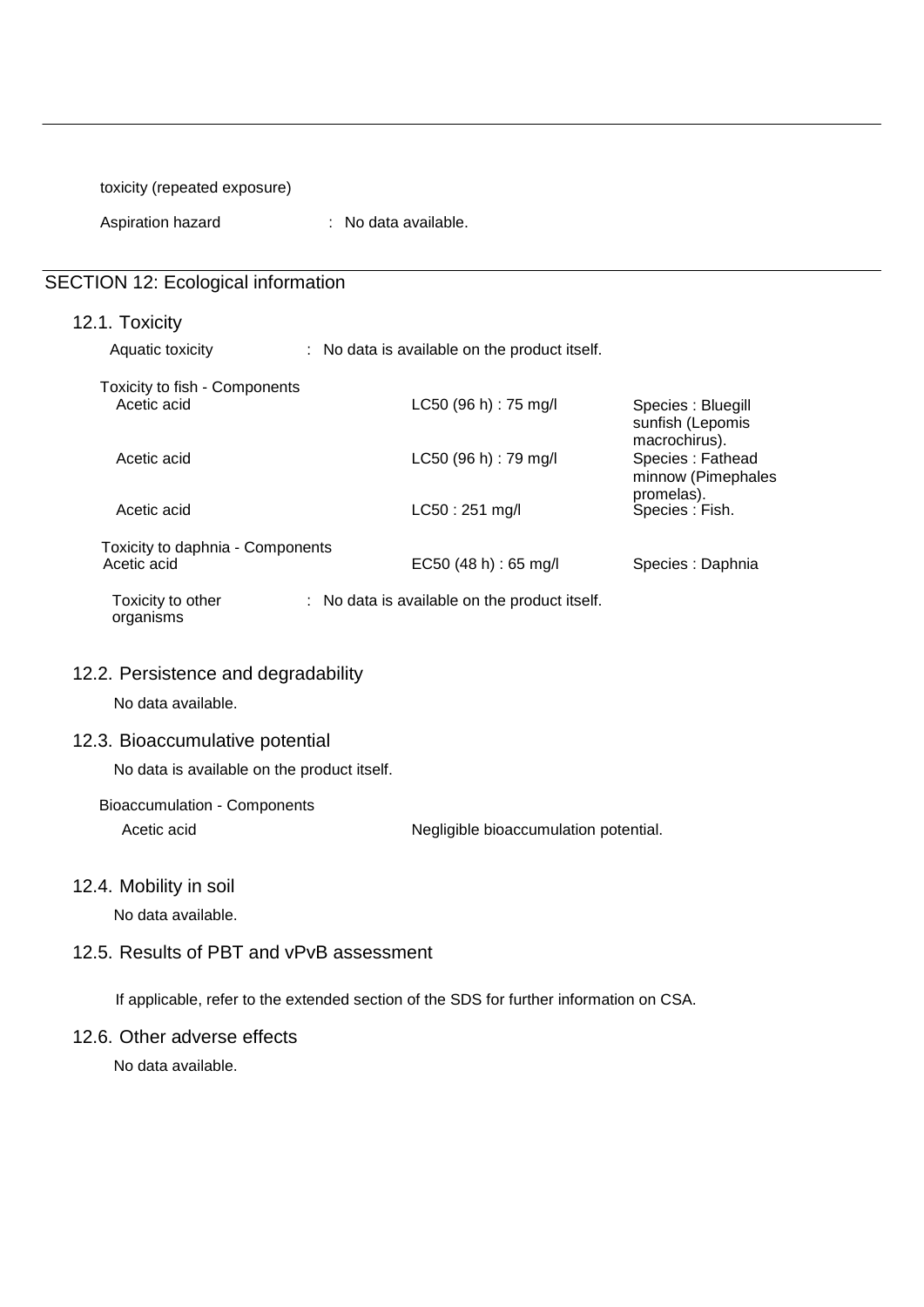| Effect on the ozone layer<br>Ozone Depleting<br>Potential | No data available.<br>÷                                                                                     |
|-----------------------------------------------------------|-------------------------------------------------------------------------------------------------------------|
| Global Warming Potential:                                 | No data available.                                                                                          |
|                                                           |                                                                                                             |
| <b>SECTION 13: Disposal considerations</b>                |                                                                                                             |
|                                                           |                                                                                                             |
| 13.1. Waste treatment<br>methods                          | : Contact supplier if guidance is required.                                                                 |
| Contaminated packaging                                    | Dispose of container and unused contents in accordance with federal, state, and<br>÷<br>local requirements. |
| <b>SECTION 14: Transport information</b>                  |                                                                                                             |
|                                                           |                                                                                                             |
| ADR                                                       |                                                                                                             |

Not dangerous goods

## IATA

Not dangerous goods

## IMDG

Not dangerous goods

## RID

Not dangerous goods

#### Further Information

Not dangerous goods The transportation information is not intended to convey all specific regulatory data relating to this material. For complete transportation information, contact customer service.

## SECTION 15: Regulatory information

## 15.1. Safety, health and environmental regulations/legislation specific for the substance or mixture

| Country    | <b>Regulatory list</b> | Notification                            |
|------------|------------------------|-----------------------------------------|
| <b>USA</b> | <b>TSCA</b>            | Included on Inventory.                  |
| EU         | <b>EINECS</b>          | Included on EINECS inventory or polymer |
|            |                        | substance, monomers included on EINECS  |
|            |                        | inventory or no longer polymer.         |
| Canada     | <b>DSL</b>             | Included on Inventory.                  |
| Australia  | <b>AICS</b>            | Included on Inventory.                  |
| Japan      | <b>ENCS</b>            | Included on Inventory.                  |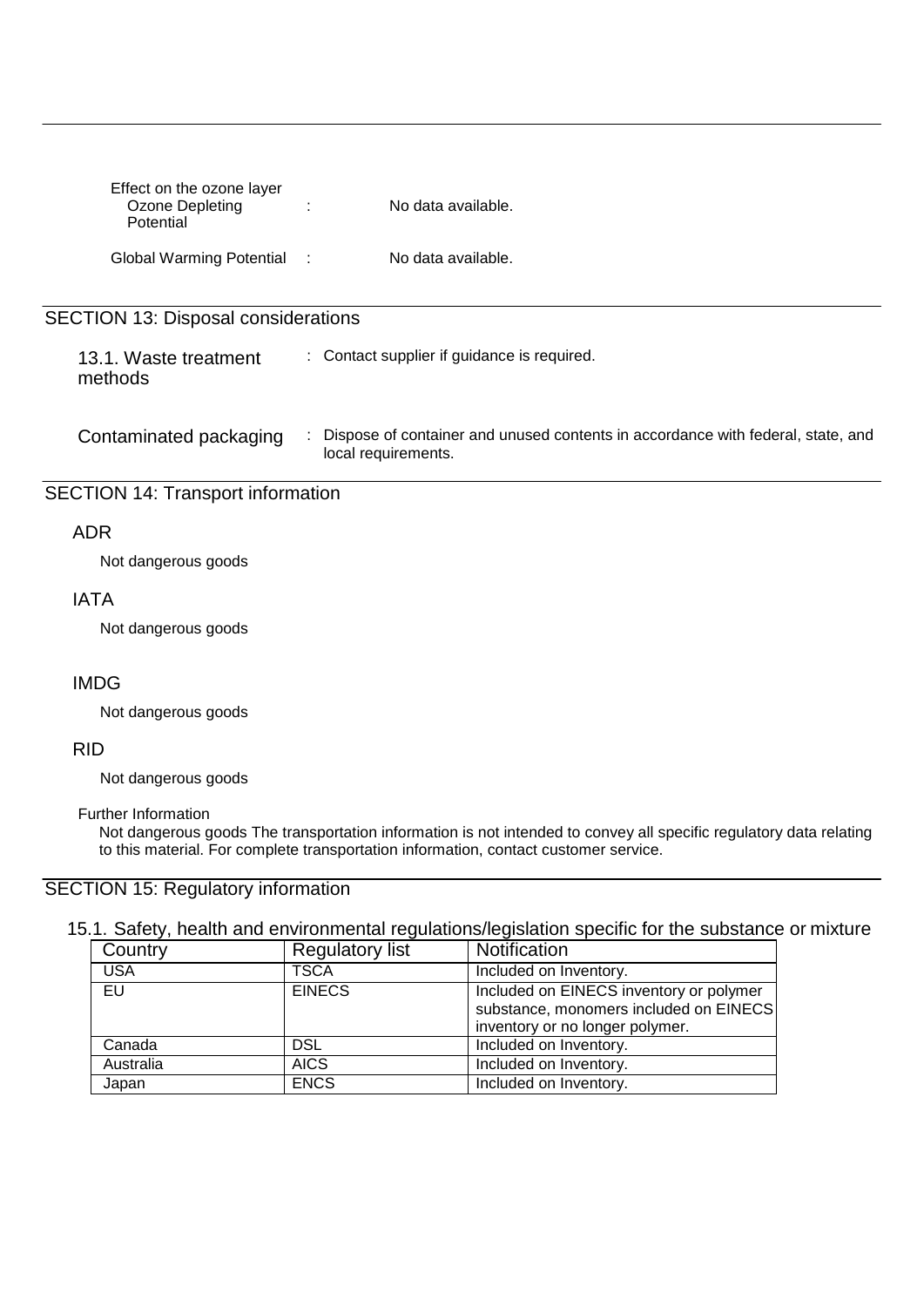| South Korea | ECL          | Included on Inventory. |
|-------------|--------------|------------------------|
| China       | <b>SEPA</b>  | Included on Inventory. |
| Philippines | <b>PICCS</b> | Included on Inventory. |

WGK Identification Number: : 1 - slightly water endangering

#### 15.2. Chemical safety assessment

Applicable EXPOSURE SCENARIOS are available at the following link:

[www.airproducts.com/esds/4067-16-7Applicable E](http://www.airproducts.com/esds/4067-16-7Applicable)XPOSURE SCENARIOS are available at the following link: [www.airproducts.com/esds/111-40-0](http://www.airproducts.com/esds/111-40-0)

## SECTION 16: Other information

Ensure all national/local regulations are observed.

Hazard Statements:

H226 Flammable liquid and vapour.

H302 Harmful if swallowed.

H312 Harmful in contact with skin.

H314 Causes severe skin burns and eye damage.

H315 Causes skin irritation.

H317 May cause an allergic skin reaction.

H318 Causes serious eye damage.

H330 Fatal if inhaled.

H335 May cause respiratory irritation.

H400 Very toxic to aquatic life

H410 Very toxic to aquatic life with long lasting effects.

H411 Toxic to aquatic life with long lasting effects.

Indication of Method: Skin irritation Category 2 Causes skin irritation. Calculation method

Serious Eye Damage Category 1 Causes serious eye damage. Calculation method

Chronic aquatic toxicity Category 3 Harmful to aquatic life with long lasting effects. Calculation method

Abbreviations and acronyms: ATE - Acute Toxicity Estimate CLP - Classification Labelling Packaging Regulation; Regulation (EC) No 1272/2008 REACH - Registration, Evaluation, Authorisation and Restriction of Chemicals Regulation (EC) No 1907/2006 EINECS - European Inventory of Existing Commercial Chemical Substances ELINCS - European List of Notified Chemical Substances CAS# - Chemical Abstract Service number PPE - Personal Protection Equipment Kow - octanol-water partition coefficient DNEL - Derived No Effect Level